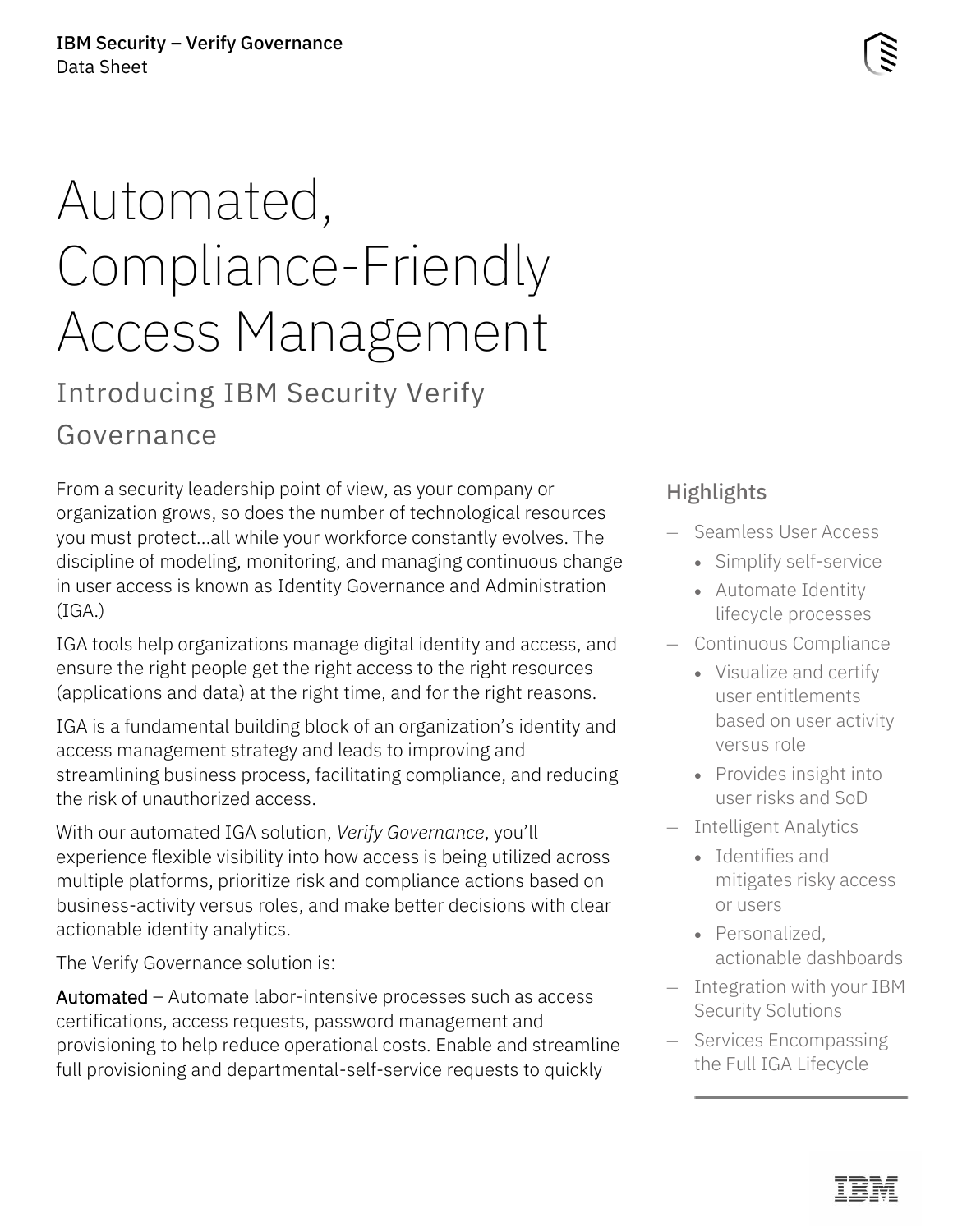onboard, offboard, or manage employees. Plus, eliminate manual efforts on IT audits and provide a more secure environment.

Flexible – Verify Governance works with either DB2 or Oracle databases, across multiple browsers, with Citrix, Red Hat or VMware hypervisors, and on z/OS, on-premises, or cloud applications.

Activity-Based – Verify Governance uses a unique business activitybased approach to model separation of duty violations rather than relying on unmanageable role-to-role comparison. Business activities are immediately readable to the business user and enable a very clear way of showing risk that is both understandable and actionable.

Powered by Identity Analytics – Augmenting existing IBM solutions such as Verify Governance, as well as third party IGA solutions, we now provide a multi-purpose analytics engine that processes activity and entitlement data from a variety of sources, providing a 360 degree view of access risks with the ability to act based on those risk insights.

Constantly Improving – While Verify Governance, a mature product with comprehensive IGA capabilities, is recognized as a market leader by industry analysts, including Gartner, Forrester, and [KuppingerCole,](https://www.ibm.com/account/reg/us-en/signup?formid=urx-47506) the solution has gone through a significant evolution over the last few years.

#### Newest Features

The latest version of IBM Security Verify Governance includes an intuitive interface for access certification, enhanced access request workflow, self-service and SoD control for administrators, improvements to support hybrid use cases with Verify SaaS, and as promised, simplified packaging and licensing:

Intuitive Interface for Access Certification – enables you to run access certification campaigns to reconfirm users access needs efficiently. Our latest version introduces a web user interface for access certification with optimized usability, providing a simple and intuitive user experience.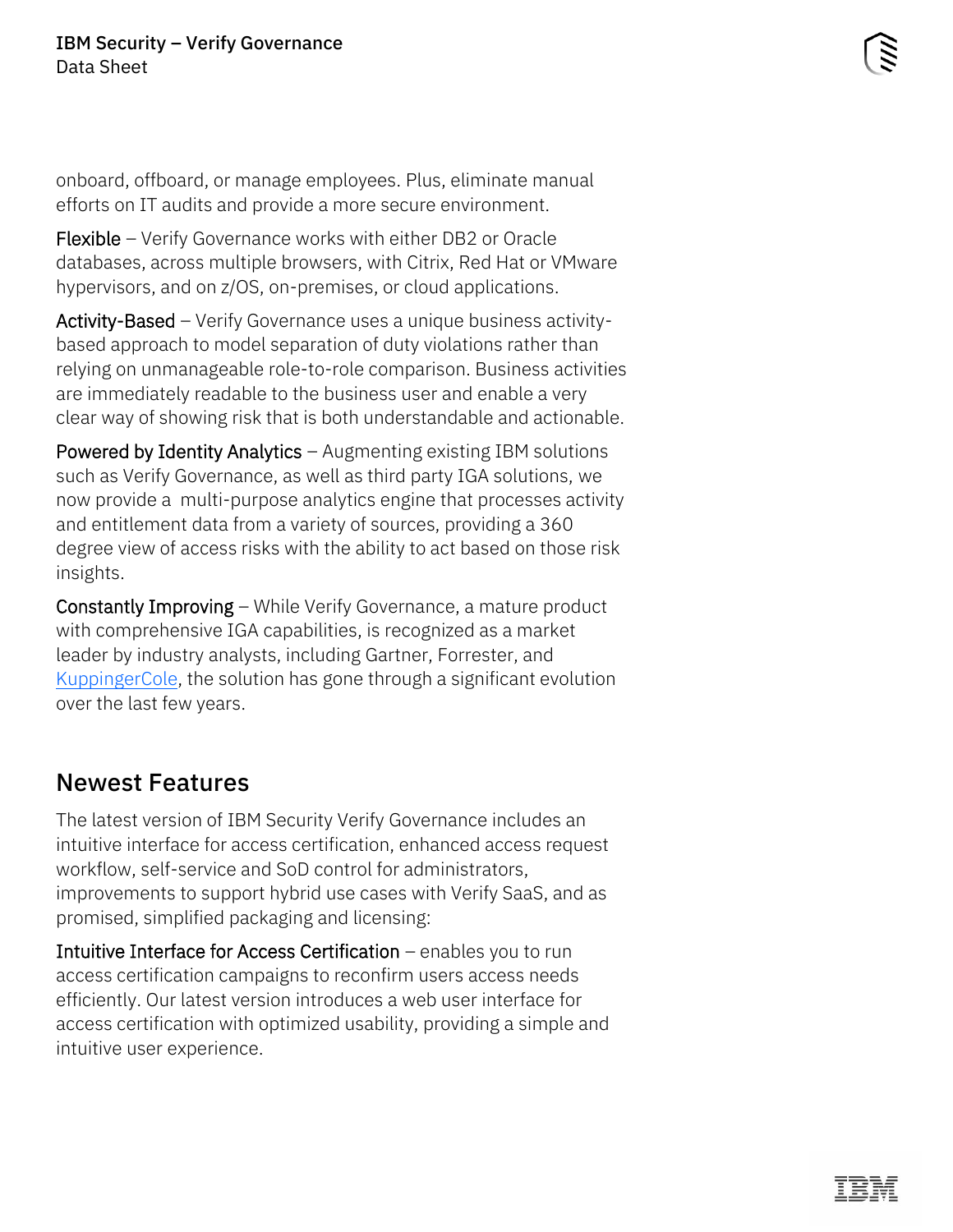Enhanced Access Request Workflow – includes identity lifecycle and entitlement management, attribute and role based access control policies, flexible access request workflows with point-and-click configuration, and a rich set of adapters for both on-premises, as well as for the cloud applications to automate entitlement discovery and provisioning of user access to applications and data.

Self-Service for Administrators – the IBM Service Center is a web user interface for business users to perform self-service activities for access and accounts, and for managers to manage access requests. Our latest version enables administrators to use Service Center for self-services, including password management, access request, and account management.

Stronger Separation-of-Duties Control – provides fine-grained controls on detecting separation of duties (SoD) violations. Our latest version adds additional support for SoD risk control and access certification for administrators' entitlements within the Verify Governance application.

**Simplified Packaging and Licensing**  $-$  a consumption model using IBM FlexPoints. You can purchase and transfer FlexPoints to easily add and switch entitlements among the programs in the offering as often as needed. Or you can purchase additional FlexPoints as needed to scale up the solution to meet your deployment needs.

#### Integration With Your IBM Security Solutions

Verify Governance is a key part of the IBM Security portfolio addressing compliance, data protection and insider threat requirements. Its integrations with both IBM Security Guardium for data security and IBM Security QRadar for security information and event management (SEIM) provide a holistic platform with cognitive capabilities.

The integration with IBM Guardium also addresses GDPR requirements, while the integration with QRadar tackles insider threat detections and remediation.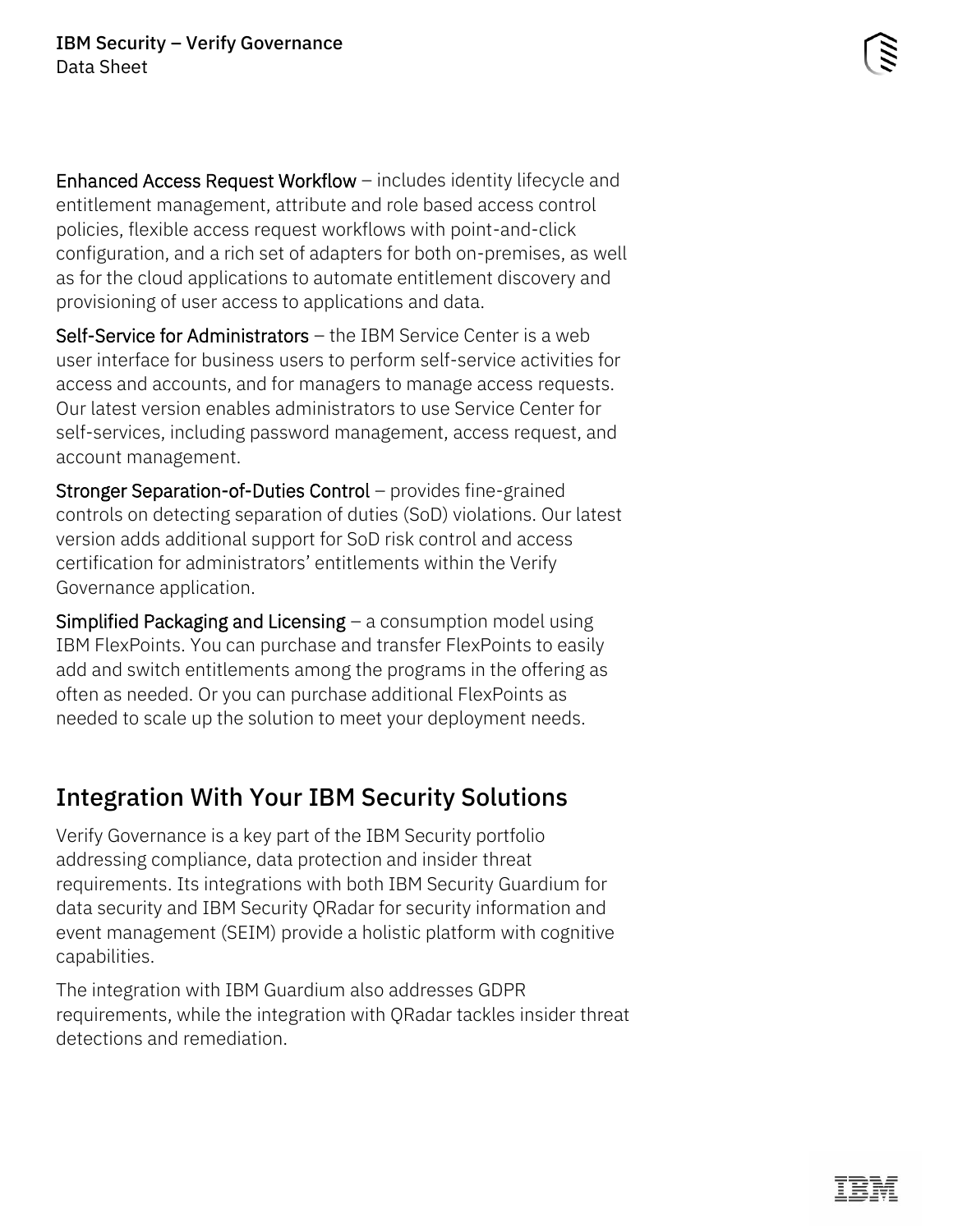#### Services Encompassing the Full IGA Lifecycle

Our [technical and domain subject matter experts](https://www.ibm.com/security/security-expert-labs) can assist you with the delivery of your IGA objectives by applying these service solutions:

Verify Governance Lifecycle Foundation – an implementation of an IBM Verify Governance Lifecycle deployment in a single nonproduction environment, including:

- Deployment based on IBM best practice, architecture template and patterns
- Integration with a single authoritative source (HR Feed)
- Integration with a single directory target to provide automated lifecycle operations and access provisioning (Active Directory or LDAP Directory)
- In-house product training and pairing your technical team with the industry experts

NOTE: IBM ServiceNow integration available at additional cost

Verify Governance Lifecycle Foundation for Healthcare – solves a set of foundational governance requirements for the healthcare industry.

- Automation between your HR and medical records system
- Activity mapping to access permissions
- Notifications and message templates for end users
- Access data aggregations and reporting templates with a focus on healthcare regulatory requirements
- Access recertification templates
- Transfer of information to your technical team

Verify Governance Master Class – a combined classroom and hands on experience delivered to your team (up to 10 people), focusing on one of the following key solution areas: lifecycle or governance

Verify Governance Solution Workshop – an IBM consultant helps initiate a governance solution with a 2-to-4-week workshop that covers subjects ranging from architecture to configuration. The workshop leverages a design thinking approach that redefines business issues from an end-user point-of-view to help gain business issue insight and resolution clarity.